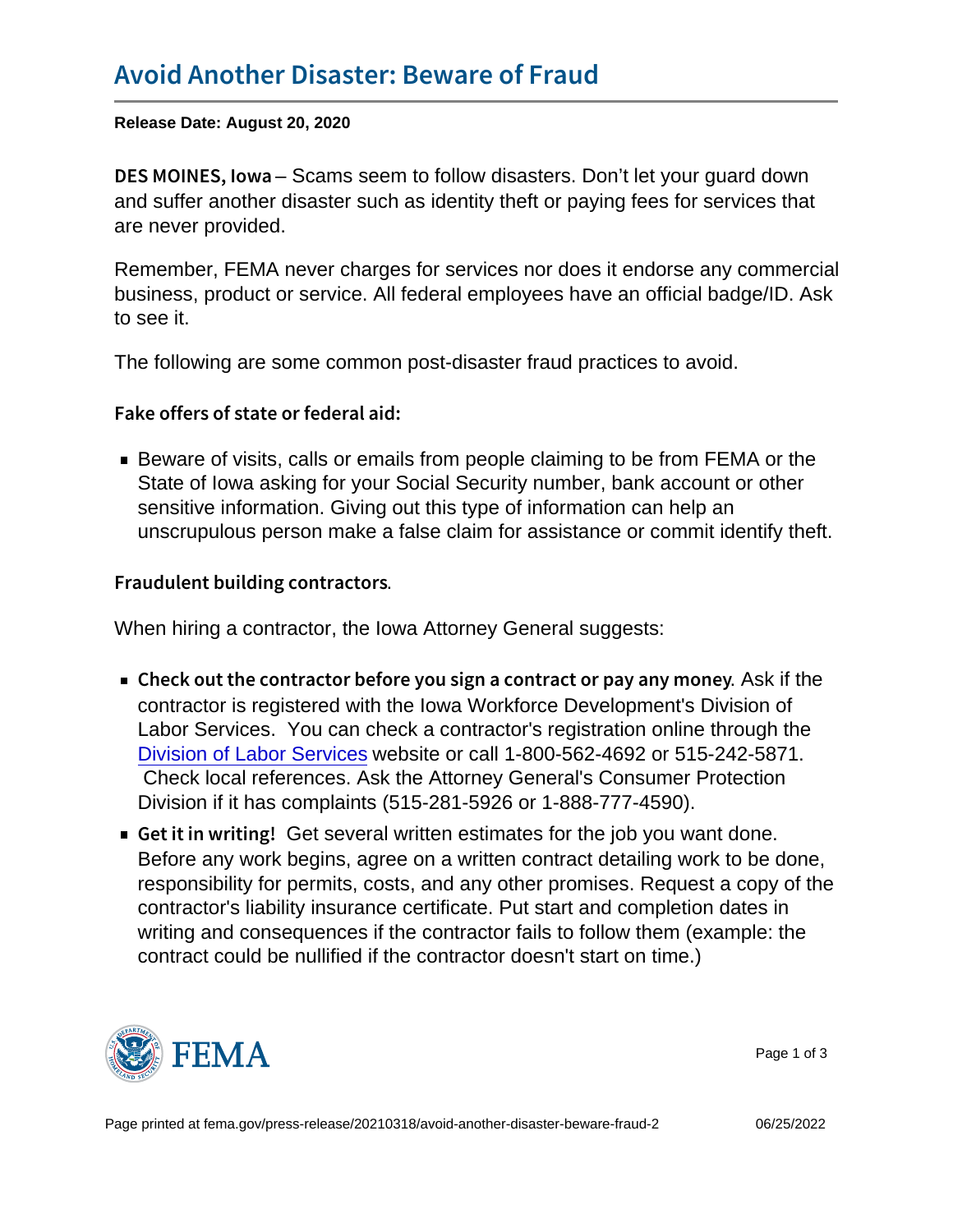- Avoid paying large sums in advl**áyoo b**avteotoamaxko **a pantia**ltor. advance payment for materials, make your check out to the supplier and the contractor. Insist on a "mechanic's lien waiver" in case the contractor fails to pay others for materials or labor.
- State law prohibits price gouging when a county has been declareda disaster area.
- In most cases, lowa's Door-to-Door Sales law gives you three business days to cancel a contract signed at your home.

```
Don t fall for scam artists who promise a disaster grant an
deposits or advance payments in full.
```
- Federal and state workers do not solicit or accept money. FEMA and the U.S. Small Business Administration (SBA) staff never charge applicants for disaster assistance, inspections or help in filling out applications.
- **FEMA** inspectors never require banking or other financial information.
- The job of FEMA housing inspectors is to verify damage. Inspectors do not hire or endorse specific contractors to fix homes or recommend repairs. They do not determine eligibility for assistance.
- **FEMA** inspectors will not condemn a property. Condemnation determinations are made by your local jurisdiction.

Recovery officials encourage Iowa residents to watch for and report any suspicious activity.

Iowans can submit an [online consumer complaint,](https://www.iowaattorneygeneral.gov/for-consumers/file-a-consumer-complaint/complaint-form/) which allows you to attach and submit any supporting documents, such as contracts, advertisements, correspondence, proof of payment, etc. You can also [download a printable](https://www.iowaattorneygeneral.gov/for-consumers/file-a-consumer-complaint/printable-consumer-complaint-form/) [complaint form](https://www.iowaattorneygeneral.gov/for-consumers/file-a-consumer-complaint/printable-consumer-complaint-form/) and mail it to the Office of the Attorney General of Iowa, Consumer Protection Division, Hoover State Office Building, 1305 E. Walnut St., Des Moines, Iowa 50319-0106.

On Aug. 17, 2020, President Donald J. Trump granted a major disaster declaration for the state of Iowa, triggering the release of Federal funds to help communities recover from severe storms that occurred on August 10, 2020. Designated areas for assistance for emergency work and the repair or replacement of disaster-damaged facilities include Benton, Boone, Cedar, Clinton,



Page 2 of 3